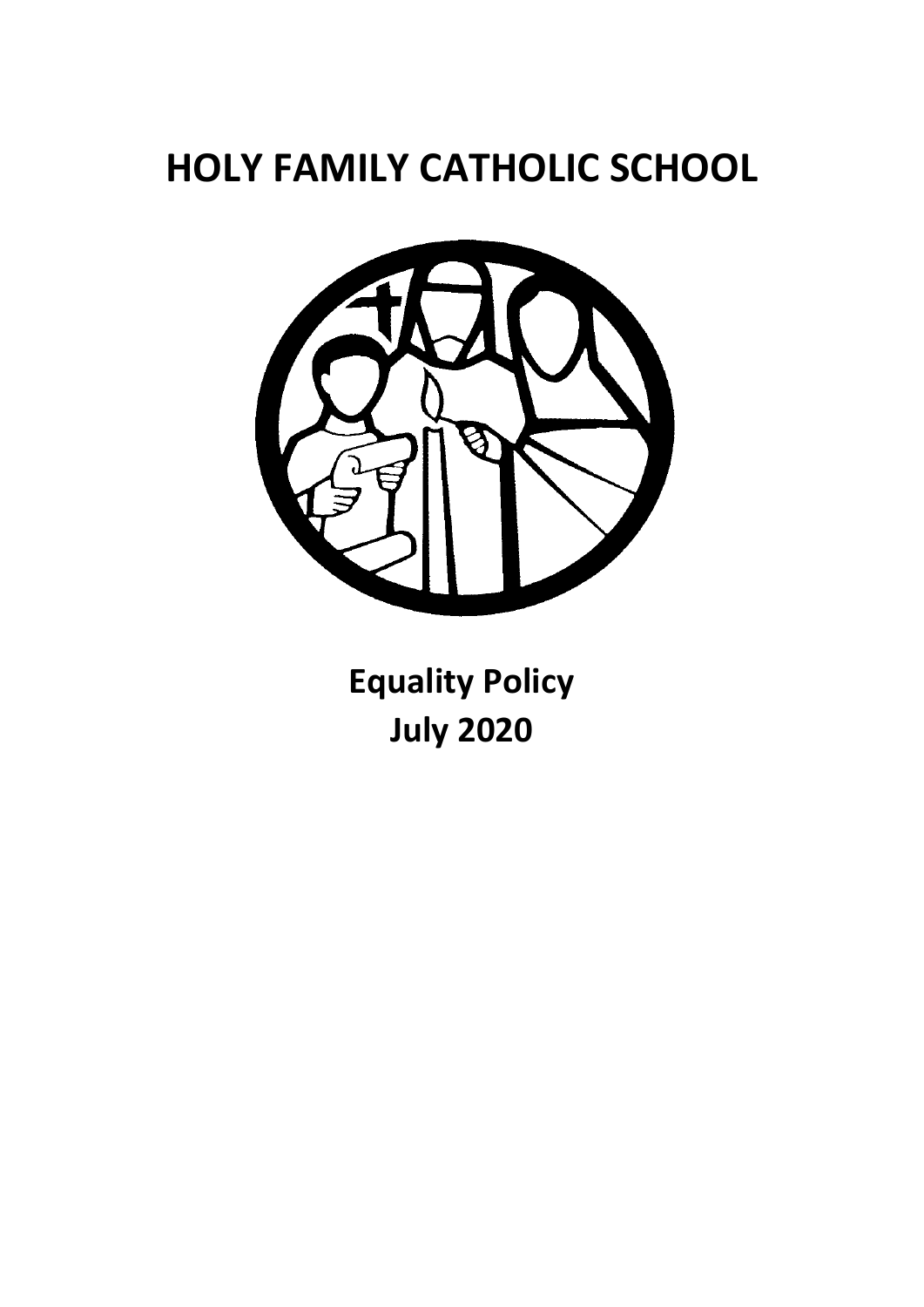#### **Mission Statement**

Our Mission Statement emphasises our commitment to the importance of equality: *Holy Family is a Catholic community, embracing the clear Christian values of respect, service and justice.*

*We are a family of many cultures sharing one faith. We exist to educate all young people towards excellence in all dimensions of their lives, recognising the uniqueness of each and the equality of all.*

Our school helps families to educate their children in accordance with the principles and teachings of the Catholic Church in an environment which inspires, encourages and supports the development of our students through nurturing their gifts and talents.

Our school community will keep alive the memory of Jesus through the Eucharist and through the practice of our Faith. We want everyone at Holy Family to experience the joy of the Gospel in their journey through school and beyond. Together we will work to make a difference in our community and in the wider world. Through the mission statement the school promotes the individuality of all our staff and students. We believe that diversity is a strength which should be respected and celebrated by all those who learn, teach and visit here.

The Equality Objectives bring together the school's approach for promoting equality in our policies and procedures and, most importantly in our day to day practices and interactions with the whole school community. Our scheme includes students, staff, governors, parents, carers and all those within our extended school community.

We acknowledge that it is very important for us all to work together in achieving our aim of being inclusive and accessible and ultimately in providing a quality learning experience for our students within a Catholic context. The school admissions policy outlines the criteria by which school places are allocated, giving preference to children who are baptised Catholics.

This is a working document which will be monitored and reviewed on a regular basis.

#### **Policy Statement**

1. The School acknowledges and welcomes diversity among students, staff and visitors.

2. We do not discriminate against anyone, be they staff or students, on the grounds of their sex, race, age, nationality, ethnicity, sexual orientation or physical or mental abilities. Student admissions are based on grounds of religion as per the admissions criteria.

3. We promote the principles of fairness and justice for all through the education that we provide in our School.

4. We ensure that all students have equal access, where reasonable, to the full range of educational opportunities provided by the School.

5. The School is opposed to all forms of racism and xenophobia, including those forms that are directed towards religious groups and communities.

6. We respect the religious beliefs and practices of all staff, students, parents and carers and aim to comply with requests relating to religious observance and practice. These are considered by the Headteacher on an individual basis.

7. We ensure that all recruitment, employment, promotion and training systems are fair to all and provide opportunities for everyone to achieve. Preference may be given in respect of appointment to certain positions to preserve the school's religious character in accordance with the policies of the Diocese of Brentwood.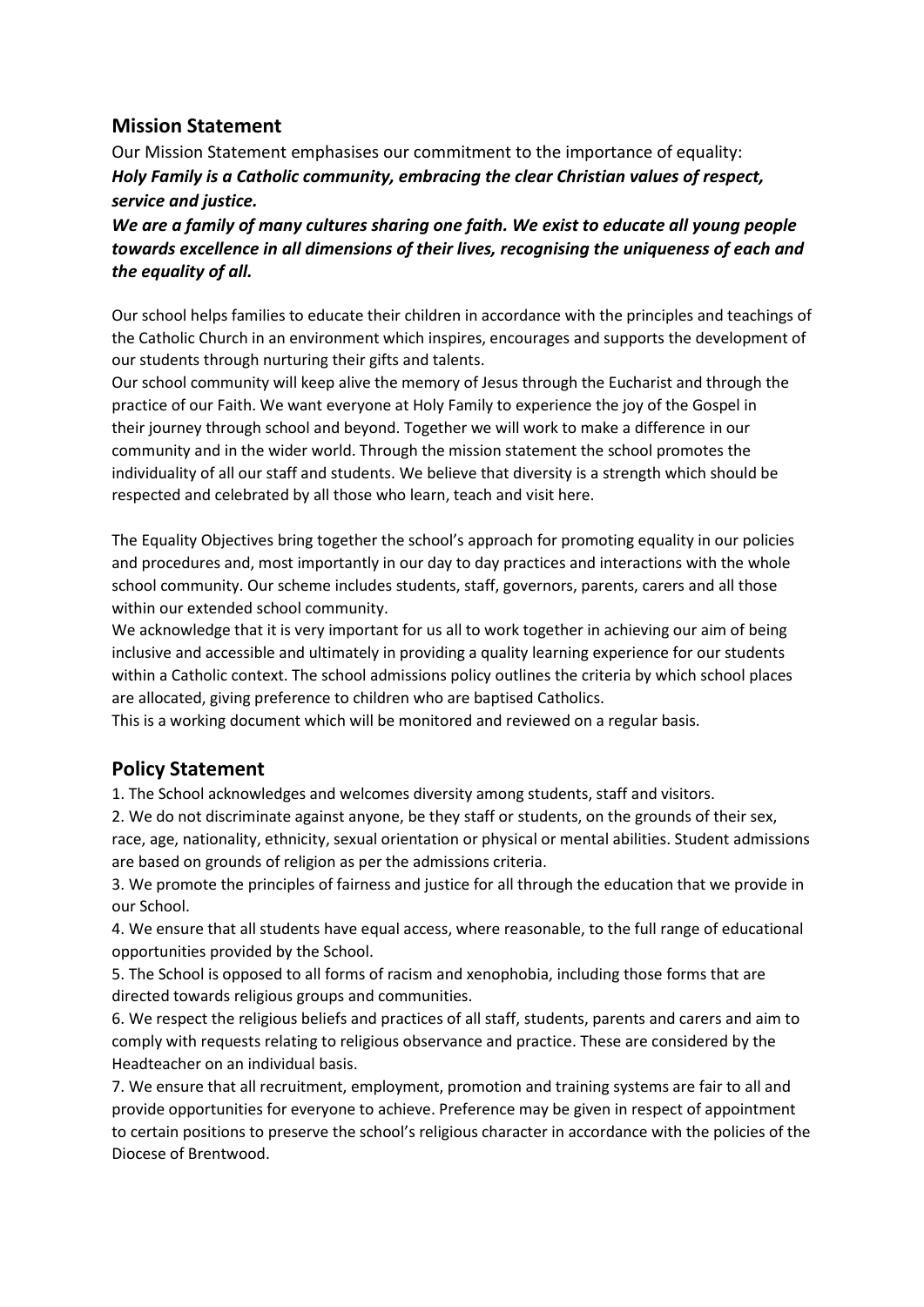8. We will make reasonable adjustments, when required to, in order to increase access to the curriculum, improve access to the School building and improve delivery of information.

# **Meeting our Duties Statutory Requirements**

The Equality Act 2010 introduced a single Public Sector Equality Duty (PSED) which applies to public bodies including maintained schools and Academies.

The PSED extends to all "protected characteristics":

- Race
- Religion or Belief
- Disability
- Sexual Orientation
- Sex
- Pregnancy and Maternity
- Age
- Gender Reassignment

Under the statutory duties all schools have responsibilities to promote race, disability and gender equality.

#### **Race Equality**

The general duty to promote race equality means that we must have due regard to:

- 1. Eliminate unlawful racial discrimination.
- 2. Promote equality of opportunity.
- 3. Promote good relations between people of different racial groups.

#### **Disability Equality**

The general duty to promote disability equality means that we must have due regard to:

- 1. Promote equality of opportunity between disabled people and other people.
- 2. Eliminate unlawful discrimination
- 3. Eliminate disability-related harassment.
- 4. Promote positive attitudes towards disabled people.
- 5. Encourage participation by disabled people in public life.
- 6. Take steps to take account of disabled people's disabilities, even where that involves treating disabled people more favourably than other people.

#### **Accessibility**

There is specific disability legislation in relation to disabled students and accessibility which means we must plan strategically over time to:

- 1. Make improvements to the physical environment of the school to increase access.
- 2. Make written information accessible to students in a range of different ways.

3. Ensure that disabled students do not receive less favourable treatment, and to do this the school has a duty to make reasonable adjustments.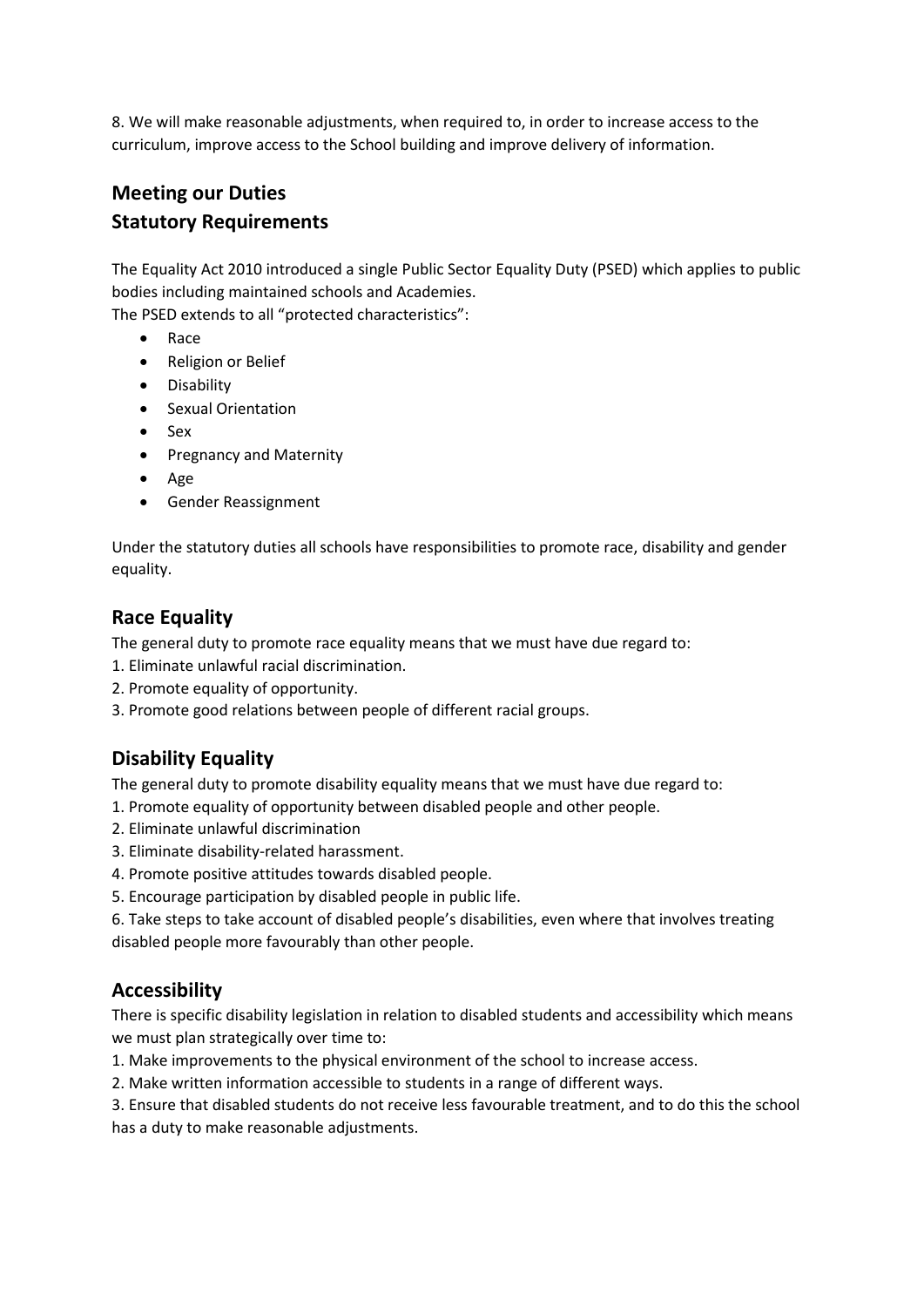# **Gender Equality**

The general duty to promote gender equality means that we must have due regard to:

- 1. Eliminating unlawful discrimination and harassment.
- 2. Promoting equality of opportunity between men and women, girls and boys.

The duty also includes the need to consider actions to address the causes of any gender pay gap.

# **Community Cohesion**

We also have a responsibility to promote community cohesion, developing good relations across different cultures, ethnic, religious and non-religious and socioeconomic groups.

Strand 1 – Teaching, learning and the curriculum – with emphasis across the curriculum on valuing common values and diversity, promotion of awareness of human rights and the responsibility to uphold and defend them, developing skills of participation and responsible actions.

Strand 2 – Equity and Excellence – equality for all to succeed, removing barriers to access, eliminating variations in outcomes for different groups.

Strand 3 – Engagement and extended services – enabling the means for children and families to interact with people from different backgrounds and to build positive relations and links with different schools and communities – locally and more widely.

We recognise that our school has a responsibility for educating children who will live and work in a country which is diverse in terms of culture, religions or beliefs, ethnicities and social backgrounds. We understand that there are different types of schools in different communities and will promote the interaction of students with those in other schools.

We understand that we already have a duty to eliminate unlawful racial discrimination and to promote equality of opportunity and good relations between people of different groups.

# **Age, Sexual Orientation, Religion and Belief**

Within the parameters of the School Standards & Framework Act 1998 (SSFA) the scheme includes our priorities and actions to eliminate discrimination and harassment for these equality areas.

# **Our School Values and Vision**

At Holy Family we believe that every person is created in the image of God. We want our thoughts and actions to be inspired by this sacred understanding we have of ourselves and of each other. Our school community will keep alive the memory of Jesus through the Eucharist and in the practice of our Faith. We want to encourage, inspire, challenge and care for each other, be open to the wider world about us, and celebrate life together.

Meeting the duties described above will mean that all our actions will embody our School's key principles and values, which includes that:

- We aim to provide equal access to opportunities for all our students.
- We celebrate the diversity of our world.
- We respect the religious, spiritual, cultural, and moral values of others and consider thoughtfully their attitudes, values and beliefs.
- We aim to provide an atmosphere of harmony and respect and safety within a Catholic educational environment.
- We strive to make the best possible provision for all our students.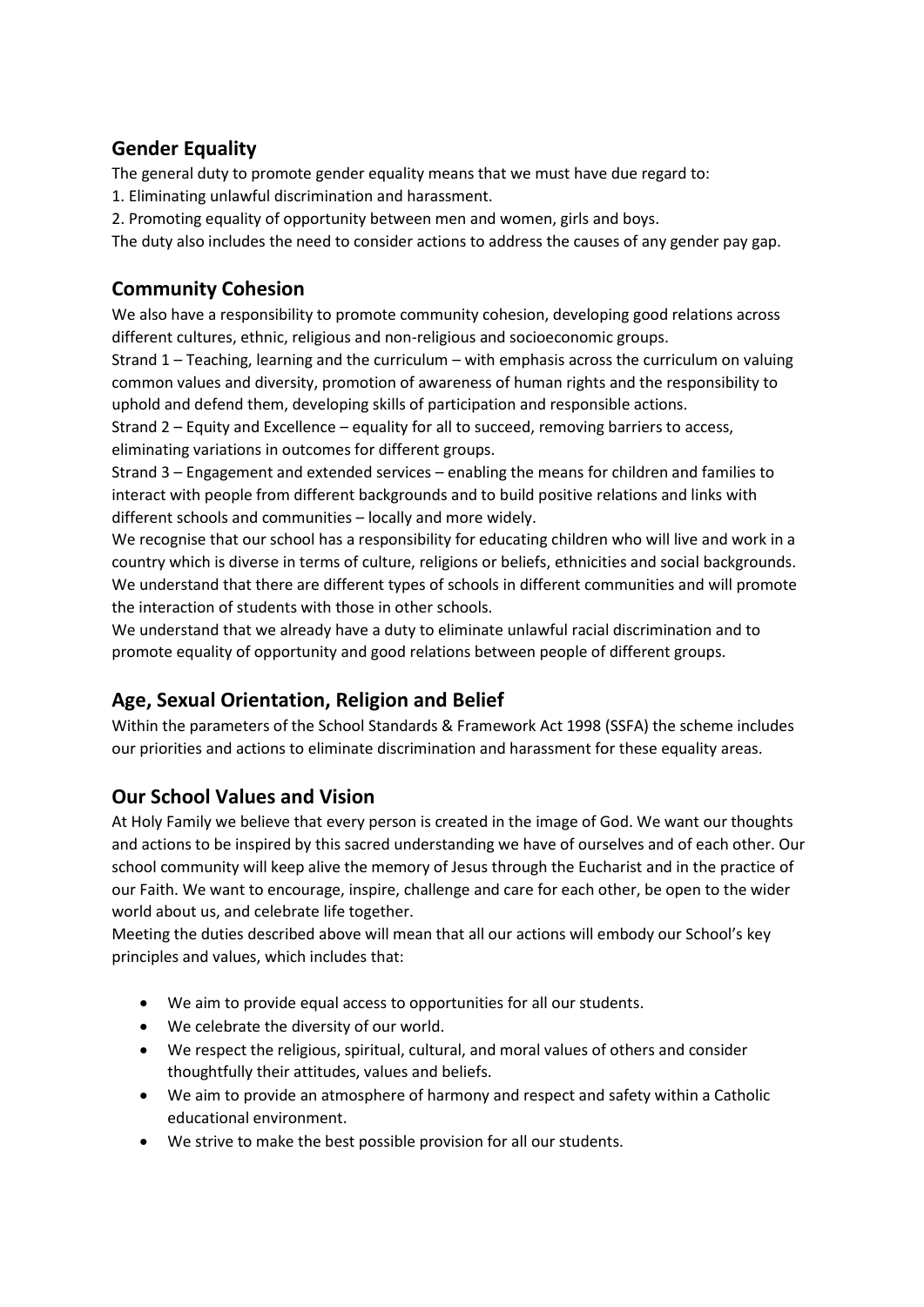• We respect diversity. We know that treating people equally is not simply treating everyone the same.

At Holy Family we take the necessary steps to ensure that every child is given an equality of opportunity to develop socially, to learn and to enjoy community life within the context of a Catholic community. This means that we do our best to make reasonable adjustments for disability, recognise and celebrate cultural differences, and understand the different needs and experiences of boys and girls.

We value staff for their ability and potential to help us make the best possible provision for the students.

As a Catholic school we are guided by the Church's teachings including the recent publication by the CES, 'Made in God's Image: Challenging homophobic and biphobic bullying in Catholic Schools'.

# **Our Objectives**

# **Raising standards of educational achievement**

**Equality objective:** to ensure that all children gain the knowledge they need to prepare them for adult life, through a curriculum that meets the needs of all students. The curriculum will be planned to meet the needs of the students and not driven by external factors.

We will be looking in particular for evidence of attainment of students with special educational needs, and those from minority ethnic communities that are currently under-achieving. We will support students to make informed choices, not limited by stereotypical thinking, by providing access to independent careers guidance for our students. This will include information on the full range of education and training options, including apprenticeships.

# **Supporting all children and young people, particularly the disadvantaged**

**Equality objective:** to narrow the achievement gap for students, including looked after children, by ensuring increased opportunities and improved outcomes. We will monitor and review Pupil Premium expenditure to secure the best outcomes for students and provide inspiration, encouragement and support for them to achieve within school and move on to the best possible destinations.

**Equality objective**: to help children to fulfil their full potential, by supporting families and focusing support on improving the lives of the most vulnerable children.

We aim to support families with children who have poor attendance as this is a key barrier to progress and future opportunity.

We will monitor the use of exclusion for different groups, including those groups with a disproportionately high rate of exclusion.

We aim to prevent and tackle the bullying of children and young people, particularly prejudice-based racist, sexist and homophobic bullying.

# **Role and Responsibilities**

Our Equality Objectives will be monitored within the School's self-evaluation and other review processes. Following this regular impact assessment, the whole equality scheme will be reviewed at least every three years.

The Head Teacher is responsible for the implementation of this scheme and will ensure that staff are aware of their responsibilities, that they are given necessary training and support and report progress to the Governors.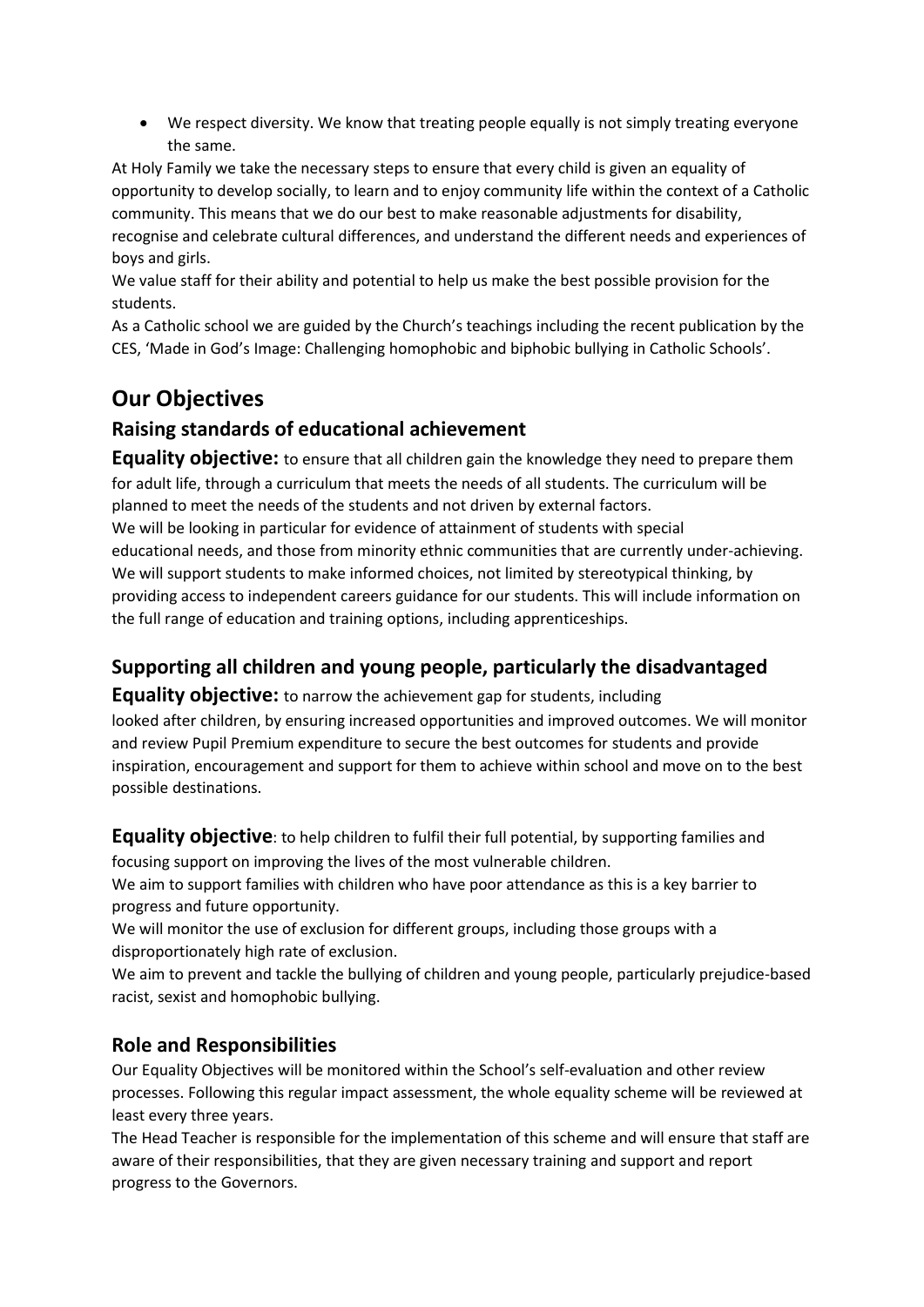Staff are expected to promote an inclusive and collaborative ethos in the school, challenge inappropriate language and behaviour, respond appropriately to incidents of discrimination and harassment, ensure appropriate support for children with additional needs and maintain a good level of awareness of equalities issues.

Our students have a responsibility to themselves and others to treat each other with respect, to feel valued and to report to staff if they witness or are subject to any inappropriate language or behaviour.

We will take steps to ensure all visitors to the school, including parents/carers are adhering to our commitment to equality.

#### **Publicising our Scheme**

The Equality Objectives will be available to all stakeholders through the school website and staff and student induction. We will continue to involve people from all aspects of our school community in the ongoing evolution of our plan.

This includes:

- Work on making the curriculum more inclusive
- A working party to discuss equality and diversity issues.
- A forum for students
- Holding events for the wider community to celebrate the work of students and give the opportunity for feedback.
- Creating opportunities for staff development

#### **Annual Review of Progress**

We will continue to review annually the actions we have taken in the development of our Equality Objectives.

# **Equality Analysis – A Statement of Effectiveness**

Holy Family is an inclusive school. We use the curriculum and teaching to enhance the self-esteem of all students and to provide a learning environment in which each individual is encouraged to fulfil her or his potential.

The wide range of information gathered to support our planning and action to promote equality and eliminate discrimination includes the following:

- Identification of students, parents, carers, staff and other users of the school representing the different protected characteristics.
- Student attainment and progress data relating to different groups.
- Students' views actively sought and incorporated in a way that values their contribution.
- Uptake and attendance at extracurricular activities in school.
- Exclusions data analysed by group.
- Outcomes of actions taken to secure the involvement of parents and others who have been identified as difficult to engage.

Of all the information we collect, the most important indicators of how successful we are in promoting equality and eliminating discrimination are the outcomes for various individuals and groups. We record our outcomes using a wide range of criteria, both academic and experiential, for the various protected characteristics and other vulnerable groups.